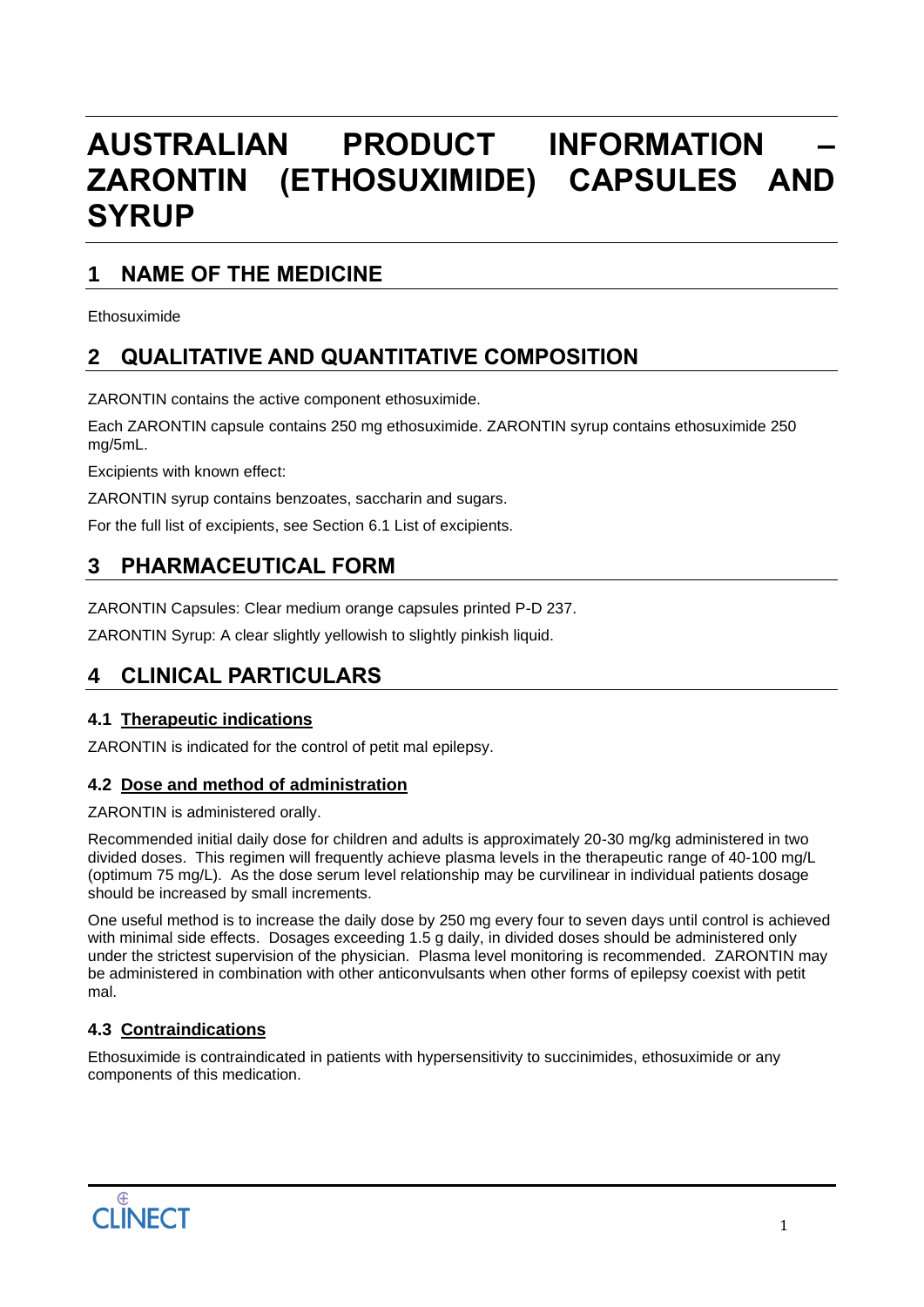## **4.4 Special warnings and precautions for use**

### *General*

Ethosuximide, when used alone in mixed types of epilepsy, may increase the frequency of grand mal seizures in some patients. As with other anticonvulsants, it is important to proceed slowly when increasing or decreasing dosage, as well as when adding or eliminating other medication. Abrupt withdrawal of anticonvulsant medication may precipitate petit mal status.

### *Haematopoietic Effect*

Blood dyscrasias, including some with fatal outcome, have been reported to be associated with the use of ethosuximide, therefore, periodic blood counts should be performed. Should signs and/or symptoms of infection (e.g., sore throat, fever) develop, blood count determinations should be considered at that point.

### *Autoimmune Disorders*

Cases of systemic lupus erythematosus have been reported with the use of ethosuximide. The physician should be alert to this possibility.

### *Serious Dermatologic Reaction*

Serious dermatologic reactions, including Stevens-Johnson syndrome (SJS), have been reported with ethosuximide treatment. SJS can be fatal. The onset of symptoms is usually within 28 days, but can occur later. Upon the appearance of a rash for which an alternative aetiology cannot be defined, ethosuximide should be discontinued.

Drug reaction with eosinophilia and systemic symptoms (DRESS) has been reported with ethosuximide exposure. DRESS consists of a combination of three or more of the following: cutaneous reaction (such as rash or exfoliative dermatitis), eosinophilia, fever, lymphadenopathy; and one or more systemic complications such as hepatitis, nephritis, pneumonitis, myocarditis, and pericarditis. DRESS is sometimes fatal. Discontinue ethosuximide if DRESS is suspected.

### *Suicidal Behaviour and Ideation*

Antiepileptic drugs (AEDs), including ethosuximide, increase the risk of suicidal thoughts or behaviour in patients taking these drugs for any indication. Patients treated with any AED for any indication should be monitored for the emergence or worsening of depression, suicidal thoughts or behaviour, and/or any unusual changes in mood or behaviour (See Section 5.1 Pharmacodynamic Properties, Clinical trials).

#### *Information for Patients*

Ethosuximide may impair the mental and/or physical abilities required for the performance of potentially hazardous tasks, such as driving a motor vehicle or other such activity requiring alertness; therefore, the patient should be cautioned accordingly.

Patients taking ethosuximide should be advised of the importance of adhering strictly to the prescribed dosage regimen. Patients should be instructed to promptly contact their physician if they develop signs and/or symptoms (e.g., sore throat, fever) suggesting an infection.

## *Use in Hepatic Impairment*

Ethosuximide is capable of producing morphological and functional changes in the animal liver. In humans, abnormal liver function studies have been reported. Ethosuximide should be administered with extreme caution to patients with known liver disease. Periodic liver function studies are advised for all patients receiving the drug.

## *Use in Renal Impairment*

In humans, renal function studies have been reported. Ethosuximide should be administered with extreme caution to patients with known renal disease. Periodic urinalysis are advised for all patients receiving the drug.

#### *Use in the elderly*

No data available.

#### *Paediatric use*

Refer to Section 4.2 Dose and Method of Administration.

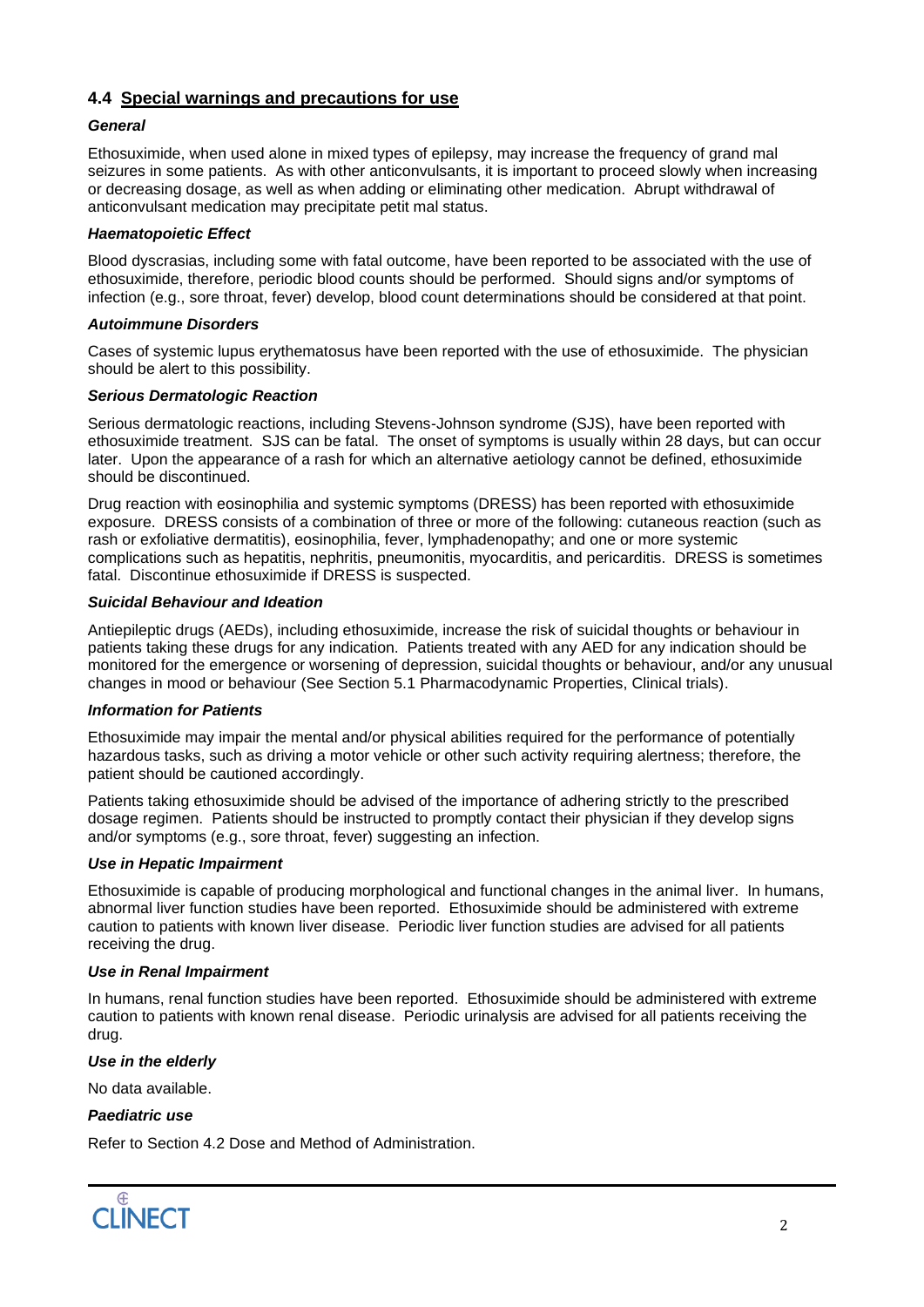#### *Effects on laboratory tests*

No data available

## **4.5 Interactions with other medicines and other forms of interactions**

Since ethosuximide may interact with concurrently administered antiepileptic drugs, periodic serum level determinations of these drugs may be necessary (e.g., ethosuximide may elevate phenytoin serum levels and valproic acid has been reported to both increase and decrease ethosuximide levels).

### **4.6 Fertility, pregnancy and lactation**

#### *Effects on fertility*

No data available.

### *Use in pregnancy – Pregnancy Category D*

The risk of having an abnormal child as a result of antiepileptic medication is far outweighed by the dangers to the mother and fetus of uncontrolled epilepsy.

It is recommended that:

- women on antiepileptic drugs (AEDs) receive pre-pregnancy counselling with regard to the risk of fetal abnormalities;
- AEDs should be continued during pregnancy and monotherapy should be used if possible at the lowest effective dose as risk of abnormality is greater in women taking combined medication;
- folic acid supplementation (5 mg) should be commenced four weeks prior to and continue for twelve weeks after conception;
- specialist prenatal diagnosis including detailed mid-trimester ultrasound should be offered.

Ethosuximide crosses the placenta. The risk of a mother with epilepsy giving birth to a baby with birth defects is about three times that of the general population. Cases of birth defects have been reported with ethosuximide.

#### *Use in lactation.*

Ethosuximide is excreted in human breast milk. Because the effects of ethosuximide on the nursing infant are unknown caution should be exercised when ethosuximide is administered to a nursing mother. Ethosuximide should be used in nursing mothers only if the benefits clearly outweigh the risks.

## **4.7 Effects on ability to drive and use machines**

Ethosuximide may impair the mental/and or physical abilities required for the performance of potentially hazardous tasks, such as driving, using machinery or other such activity requiring alertness.

## **4.8 Adverse effects (Undesirable effects)**

*Blood and lymphatic system disorders:* agranulocytosis, aplastic anaemia, eosinophilia, leucopoenia, pancytopenia, bone marrow failure.

*Immune system disorders:* hypersensitivity.

*Metabolism and nutrition disorders:* decreased appetite.

*Psychiatric disorders:* aggression, euphoric mood, sleep terror, libido increased, increased state of depression, overt suicidal ideation, psychotic disorder, paranoid psychosis, disturbances of sleep, night terrors, inability to concentrate and sleep disorder.

Psychiatric or psychological aberrations associated with ethosuximide administration may be noted particularly in patients who have previously exhibited psychological abnormalities.

*Nervous system disorders:* drowsiness, dizziness, headache, ataxia, somnolence, psychomotor hyperactivity, hyperactivity, lethargy, disturbances in attention.

*Eye disorders:* myopia.

*Respiratory, thoracic and mediastinal disorders:* hiccups.

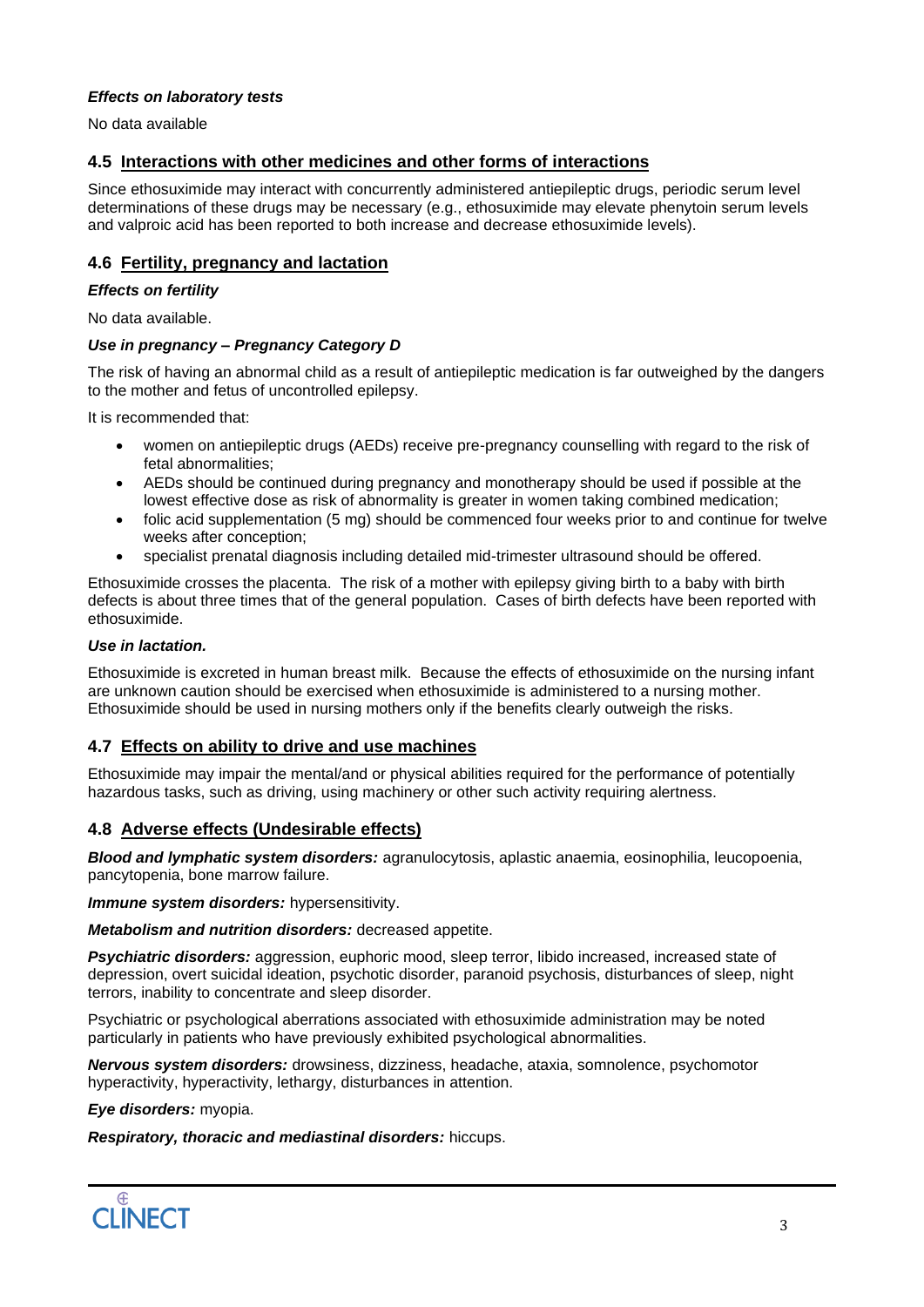*Gastrointestinal disorders:* epigastric and abdominal pain, abdominal pain upper, anorexia, gastrointestinal disorder, diarrhoea, nausea, abdominal discomfort, vomiting, gingival hypertrophy, swollen tongue, vague gastric upset, cramps.

*Skin and subcutaneous tissue disorders:* drug reaction with eosinophilia and systemic symptoms, rash erythematous, Stevens-Johnson syndrome, urticaria, hirsutism.

*Musculoskeletal and connective tissue disorders:* systemic lupus erythematosus.

*Renal and urinary disorders:* haematuria.

*Reproductive system and breast disorders:* vaginal haemorrhage.

*General disorders and administration site conditions:* fatigue, irritability.

*Investigations:* weight decreased.

### *Reporting suspected adverse effects*

Reporting suspected adverse reactions after registration of the medicinal product is important. It allows continued monitoring of the benefit-risk balance of the medicinal product. Healthcare professionals are asked to report any suspected adverse reactions at [www.tga.gov.au/reporting-problems.](http://www.tga.gov.au/reporting-problems)

## **4.9 Overdose**

## *Symptoms*

Acute overdoses may produce nausea, vomiting, and CNS depression including coma with respiratory depression. A relationship between ethosuximide toxicity and its plasma levels has not been established. The therapeutic range is 40 mcg/mL to 100 mcg/mL, although levels as high as 150 mcg/mL have been reported without signs of toxicity.

## *Treatment*

Treatment is symptomatic and supportive of respiratory and cardiovascular functions. There is no specific antidote available. Activated charcoal may be used to reduce drug absorption and is most effective when administered within 1-hour of ingestion. In patients who are not fully conscious or have impaired gag reflex, consideration should be given to administering activated charcoal via nasogastric tube once the airway is protected.

Haemodialysis may be useful, but forced diuresis and exchange transfusions are ineffective.

Ipecac-induced emesis is not recommended because of the potential for CNS depression.

For information on the management of overdose, contact the Poisons Information Centre on 13 11 26 (Australia).

## **5 PHARMACOLOGICAL PROPERTIES**

## **5.1 Pharmacodynamic properties**

## *Mechanism of action*

Ethosuximide suppresses the paroxysmal spike and wave pattern which is common in petit mal seizures. The frequency of epileptiform attacks is reduced, apparently by depression of the motor cortex and elevation of the threshold of the central nervous system to convulsive stimuli.

## *Clinical trials*

Pooled analyses of 199 placebo-controlled clinical trials (mono- and adjunctive therapy) of 11 different AEDs showed that patients randomized to one of the AEDs had approximately twice the risk (adjusted Relative Risk 1.8, 95% CI:1.2, 2.7) of suicidal thinking or behaviour compared to patients randomized to placebo. In these trials, which had a median treatment duration of 12 weeks, the estimated incidence rate of suicidal behaviour or ideation among 27,863 AED-treated patients was 0.43%, compared to 0.24% among 16,029 placebo-treated patients, representing an increase of approximately one case of suicidal thinking or behaviour for every 530 patients treated. There were four suicides in drug-treated patients in the trials and none in placebo-treated patients, but the number is too small to allow any conclusion about drug effect on suicide.

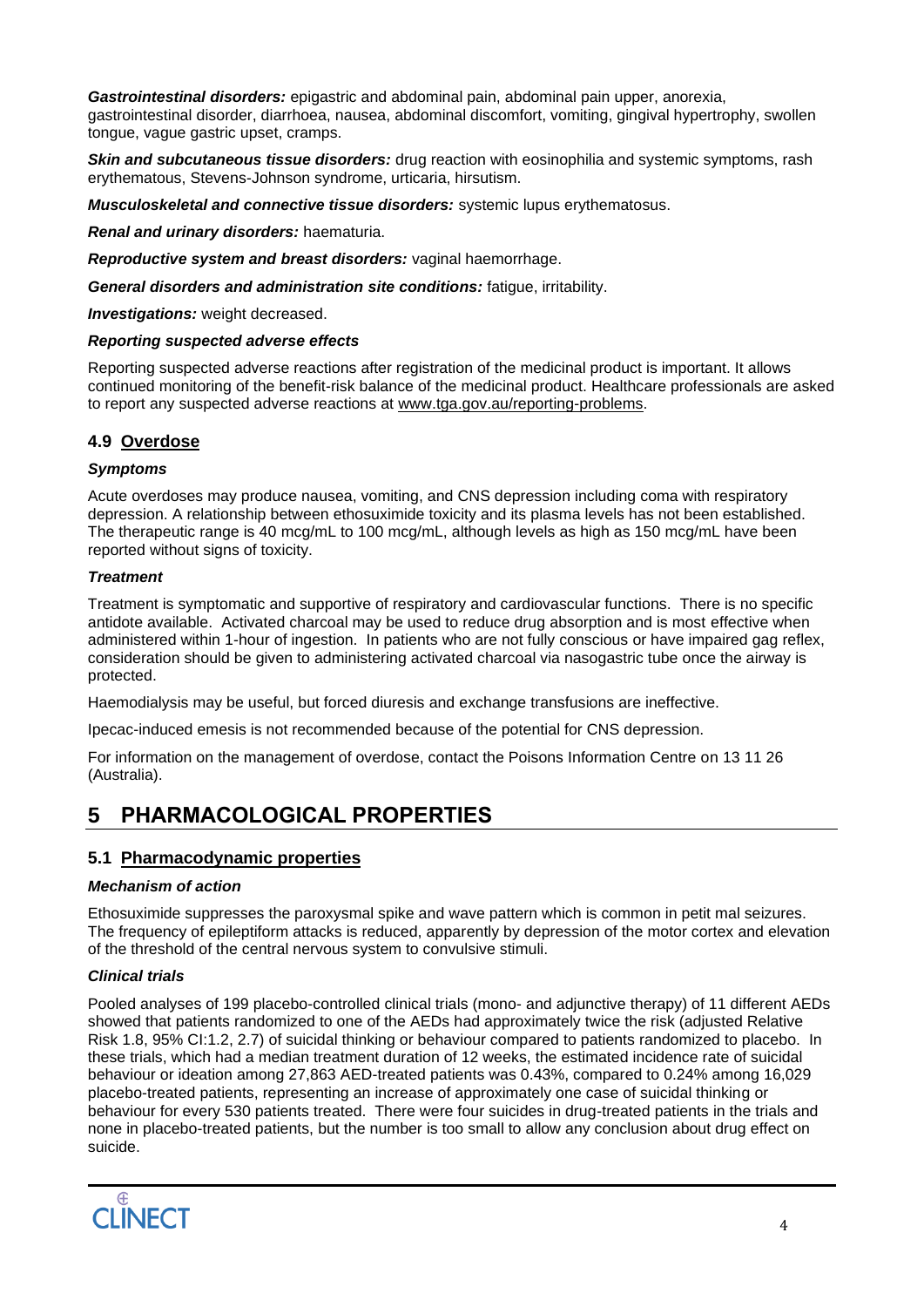The increased risk of suicidal thoughts or behaviour with AEDs was observed as early as one week after starting drug treatment with AEDs and persisted for the duration of treatment assessed. Because most trials included in the analysis did not extend beyond 24 weeks, the risk of suicidal thoughts or behaviour beyond 24 weeks could not be assessed.

The risk of suicidal thoughts or behaviour was generally consistent among drugs in the data analysed. The finding of increased risk with AEDs of varying mechanisms of action and across a range of indications suggests that the risk applies to all AEDs used for any indication. The risk did not vary substantially by age (5-100 years) in the clinical trials analysed. Table 1 shows absolute and relative risk by indication for all evaluated AEDs.

| Indication  | <b>Placebo Patients</b><br>with Events Per<br>1000 Patients | Drug Patients with<br>Events Per 1000<br><b>Patients</b> | Relative Risk:<br>Incidence of Events<br>in Drug Patients/<br>Incidence in<br><b>Placebo Patients</b> | <b>Risk Difference:</b><br><b>Additional Drug</b><br>Patients with<br>Events Per 1000<br><b>Patients</b> |
|-------------|-------------------------------------------------------------|----------------------------------------------------------|-------------------------------------------------------------------------------------------------------|----------------------------------------------------------------------------------------------------------|
| Epilepsy    | 1.0                                                         | 3.4                                                      | 3.5                                                                                                   | 2.4                                                                                                      |
| Psychiatric | 5.7                                                         | 8.5                                                      | 1.5                                                                                                   | 2.9                                                                                                      |
| Other       | 1.0                                                         | 1.8                                                      | 1.9                                                                                                   | 0.9                                                                                                      |
| Total       | 2.4                                                         | 4.3                                                      | 1.8                                                                                                   | 1.9                                                                                                      |

Table 1 Risk by indication for antiepileptic drugs in the pooled analysis

The relative risk for suicidal thoughts or behaviour was higher in clinical trials for epilepsy than in clinical trials for psychiatric or other conditions, but the absolute risk differences were similar for the epilepsy and psychiatric indications.

Anyone considering prescribing ethosuximide or any other AED must balance this risk with the risk of untreated illness. Epilepsy and many other illnesses for which AEDs are prescribed are themselves associated with morbidity and mortality and an increased risk of suicidal thoughts and behaviour. Should suicidal thoughts and behaviour emerge during treatment, the prescriber needs to consider whether the emergence of these symptoms in any given patient may be related to the illness being treated.

Patients, their caregivers, and families should be informed that AEDs increase the risk of suicidal thoughts and behaviour and should be advised of the need to be alert for the emergence or worsening of the signs and symptoms of depression, any unusual changes in mood or behaviour, or the emergence of suicidal thoughts, behaviour, or thoughts about self-harm. Behaviours of concern should be reported immediately to the treating doctor.

## **5.2 Pharmacokinetic properties**

No data available.

## **5.3 Preclinical safety data**

#### *Genotoxicity*

No data available.

#### *Carcinogenicity*

No data available.

## **6 PHARMACEUTICAL PARTICULARS**

## **6.1 List of excipients**

#### *Capsule*

It also contains gelatin, glycerol, macrogol 400, Sorbitol Special Polyol (ARTG PI No: 3876), erythrosine, quinoline yellow and Opacode WB water based Monogramming Ink NSP-78-18022 White (ARTG PI No: 3883)

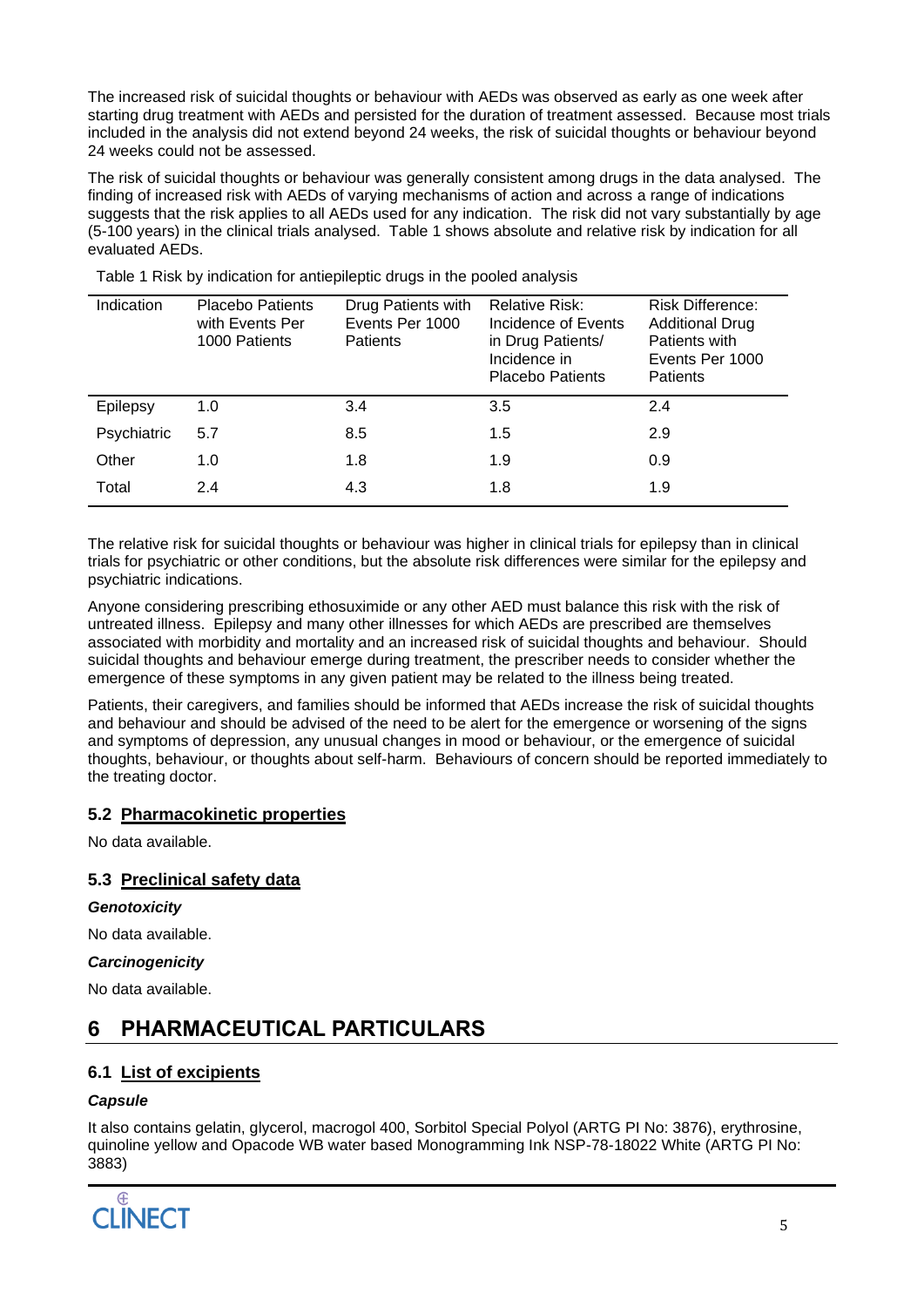## *Syrup*

It also contains sodium benzoate (2.38 mg/mL as a preservative), sucrose (60 mg/mL), glycerol (12.5 mg/mL), saccharin sodium, sodium citrate dihydrate, citric acid monohydrate, Raspberry Flavour 23 P 082 (ARTG PI No: 4501) and purified water

## **6.2 Incompatibilities**

Incompatibilities were either not assessed or not identified as part of the registration of this medicine.

## **6.3 Shelf life**

In Australia, information on the shelf life can be found on the public summary of the Australian Register of Therapeutic Goods (ARTG). The expiry date can be found on the packaging.

## **6.4 Special precautions for storage**

### *Capsule*

Store below 30°C.

*Syrup*

Store below 25°C.

## **6.5 Nature and contents of container**

## *Capsule*

HDPE bottles of 100 capsules or 200 capsules with PP child resistant closure.

## *Syrup*

Glass bottles of 200 mL with PP child resistant closure.

## **6.6 Physicochemical properties**

## *Chemical structure*

 $\cap$  $CH<sub>3</sub>$  $CH<sub>3</sub>$ 

Ethosuximide is chemically described as  $\infty$ -ethyl- $\infty$ -methylsuccinimide with an empirical formula of C<sub>7</sub>H<sub>11</sub>NO<sub>2</sub> and a molecular weight of 141.17. The molecular structure of ethosuximide is shown above.

Ethosuximide is a white or almost white powder or waxy solid, freely soluble in water, very soluble in alcohol, in ether and in methylene chloride.

## *CAS number:*

77-67-8

## **7 MEDICINE SCHEDULE (POISONS STANDARD)**

Schedule 4 – Prescription only Medicine

## **8 SPONSOR**

Clinect Pty Ltd 120-132 Atlantic Drive Keysborough VIC 3173